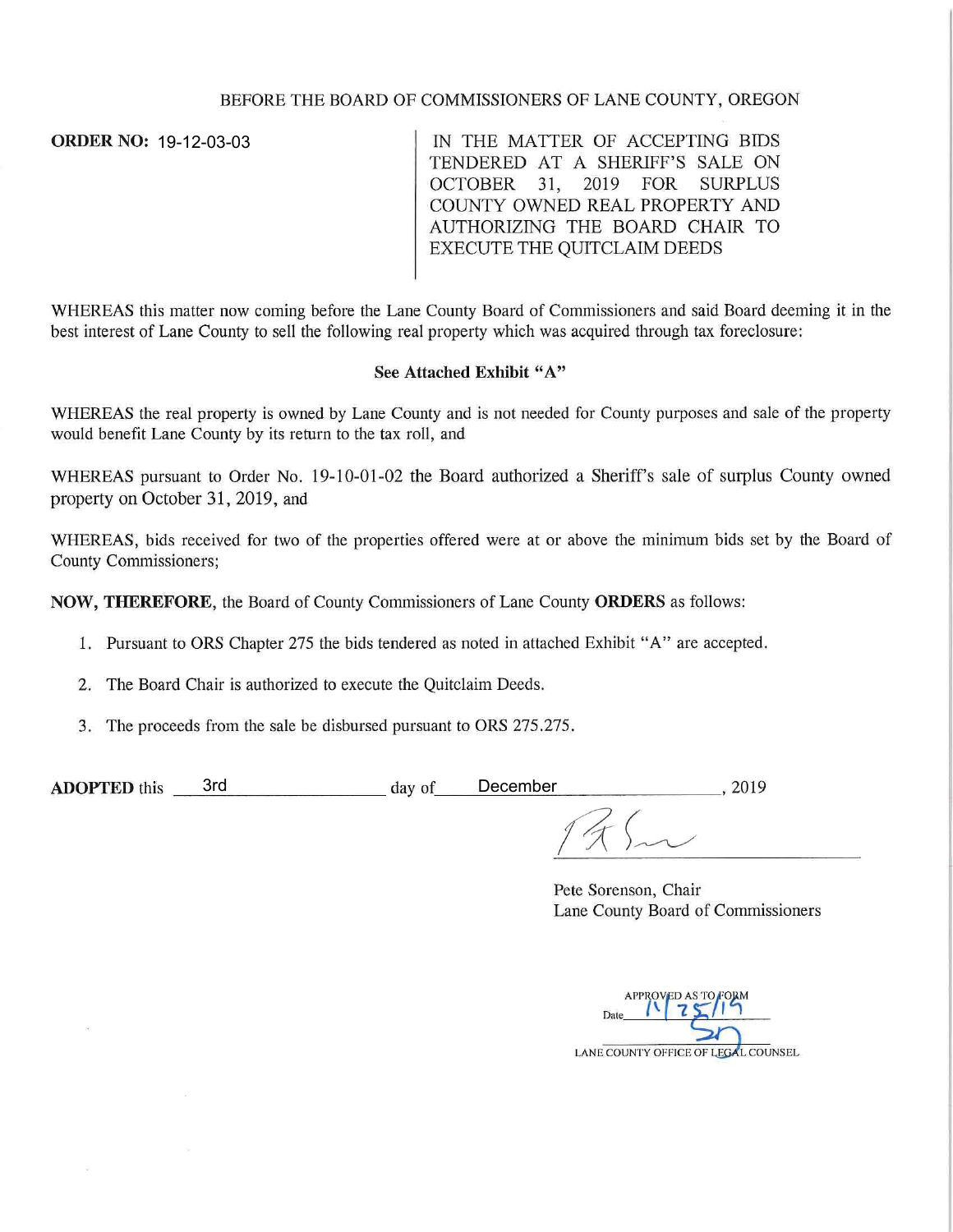## **EXHIBIT "A"**

| <b>Parcel</b><br># | <b>MAP/TAX LOT #</b> | <b>MINIMUM</b><br><b>BID</b> | <b>REAL</b><br><b>MARKET</b><br><b>VALUE</b> | SIZE/<br><b>ACREAGE</b> | <b>ZONING</b> | <b>PROPERTY DESCRIPTION</b>                                                                                                                                                                                                                                                      |
|--------------------|----------------------|------------------------------|----------------------------------------------|-------------------------|---------------|----------------------------------------------------------------------------------------------------------------------------------------------------------------------------------------------------------------------------------------------------------------------------------|
| $\mathbf{1}$       | 16-35-32-30-04000    | \$5,000                      | \$43,081                                     | 0.43 Acre               | RR5           | North of and adjacent to 47951 & 47961 McKenzie Hwy. No legal<br>access to property.                                                                                                                                                                                             |
| $\overline{2}$     | 17-02-31-21-01000    | \$100,000                    | \$189,093                                    | 72' x 125'              | S             | 660 32nd. St. Springfield. 1,398 sq. ft. house on property built in<br>1950                                                                                                                                                                                                      |
| 3                  | 17-02-34-12-00905    | \$95,000                     | \$241,227                                    | 0.24 Acre               | LD            | 772 66th St., Springfield. 1,246 sq. ft. house on property built in<br>1975                                                                                                                                                                                                      |
| 4                  | 17-04-09-11-00500    | \$250,000                    | \$280,708                                    | 1.5 Acre                | $I-2$         | 29882 Kelso St., Eugene. Property zoned for light/medium industrial<br>use. Property has been cleaned up by the Dept. of Environmental<br>Quality. Property outside city limits but within urban growth boundary.<br>East property line is approximately 17' West of fence line. |
| 5                  | 17-10-34-00-02001    | \$10,000                     | \$63,389                                     | 0.59 Acre               | RR1           | Located behind 11205 Hwy. 36, Mapleton. Access is through<br>easement over 11205 Hwy. 36 (tax lot 02000). No known well<br>or septic system. Property will require cleanup of debris                                                                                             |
| 6                  | 18-12-14-40-01400    | \$40,000                     | \$49,197                                     | 0.78 Acre               |               | Lot South of 5600 & 5605 Munsel Lane, Florence.                                                                                                                                                                                                                                  |
| 7                  | 18-12-24-23-08000    | \$5,000                      | \$13,064                                     | 0.31 Acre               | <b>RR</b>     | North of 3654 Ocean View Dr., Florence. Lot not developable with a<br>dwelling per City code.                                                                                                                                                                                    |
| 8                  | 18-12-27-21-07600    | \$80,000                     | \$90,698                                     | 61' x105'               | <b>RS</b>     | 1600 Rhododendron Dr., Space 265, Florence. Located in<br>Greentrees mobile home park. 14' x 66' 1973 mobile home on lot.                                                                                                                                                        |